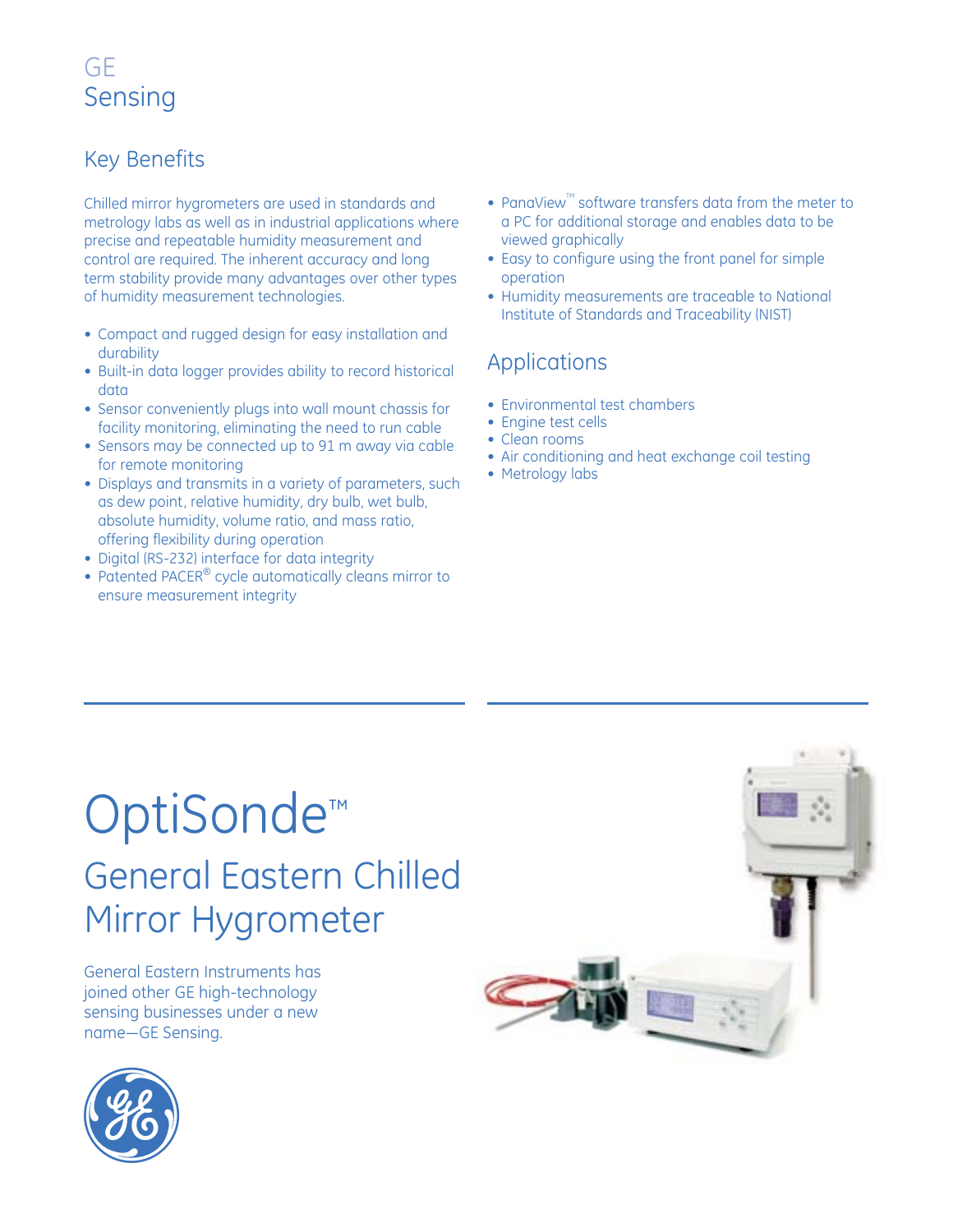The OptiSonde chilled mirror hygrometer is a National Institute of Standards and Technology (NIST) traceable humidity transfer standard at an exceptional value. The compact rugged analyzer is connected to either a singleor two-stage chilled mirror sensor and PRTD. Chilled mirrors are the humidity sensors of choice when laboratory and process measurements require high precision without long-term drift. An LCD indicates two simultaneous user-configured parameters. OptiSonde provides two user-configured analog (4 to 20 mA) outputs. The display and front panel keys enable quick and easy configuration.

The OptiSonde easily records humidity and temperature data from a wide variety of applications. The analyzer is equipped with a data logger capable of recording for 100 days at a sample rate of 1 second and is equipped with an internal real-time clock. The saved data is uploaded to a PC using terminal software as ASCII delimited text, enabling it to be opened by Excel® and other spreadsheet programs for data reduction, graphing and statistical analysis.

### Theory of Operation

Chilled mirrors fundamentally measure the dew or frost point temperature by controlling a reflective surface to an equilibrium temperature between dew/frost formation and evaporation and precisely measuring the temperature of the mirror at this point.

GE's chilled mirrors consist of a small polished hexagonal rhodium, or platinum mirror attached to a thermoelectric cooling module (TEC). OptiSonde's servo controller applies current to the TEC, which causes the mirror to cool. The mirror is illuminated with a regulated Gallium Arsenide (GaAs) emitter that transmits light in the infrared spectrum. The light reflected by the mirror is received by a photo detector. When water vapor condenses on the mirror as water or frost (ice crystals), the light received by the photodetector is reduced due to scattering. This results in the servo controller reducing the power, causing the mirror to slightly warm.

OptiSonde's control system will modulate the amount of current flowing though the TEC to maintain a temperature where the rate of condensation and evaporation of water molecules and the mass of water on the mirror are constant. The resulting temperature of the mirror is then, by definition, equal to the dew or frost point temperature. A precision four-wire platinum RTD imbedded in the mirror measures the temperature. The accuracy of the dew point measurement has been

validated to an accuracy of ±0.2°C dew/frost point. Dry bulb temperature is measured with a precise fourwire 100Ω platinum RTD. The dew/frost point and dry bulb RTD resistance signals are conditioned and amplified by OptiSonde's monitor to display and transmit dew/frost point and temperature.

The cardinal measurements of dew/frost point and dry bulb temperature, along with pressure and molecular weight constants, are used to calculate other humidity parameters, such as relative humidity, wet bulb, ppm<sub>v</sub>, ppm<sub>w</sub>, absolute humidity, and water vapor pressure values using psychometric equations.

The RTD sensor, which is imbedded in the chilled mirror, never comes in contact with the process or test environment. The wetted parts consist of the platinum or rhodium mirror, Mylar® or stainless steel vapor barrier and epoxy sealant. The net result is drift free humidity measurement designed to maintain accuracy specifications for many years.

Chilled mirrors require a nominal flow rate across the mirror to achieve the optimal dew/frost formation and response time. The sensor should either be installed in a duct with moving air or be equipped with a sampling pump. The optimum flow rate is 0.5 to 2.5 SCFH (0.25 to 1.2 L/min). GE provides sampling systems to condition the temperature, regulate the pressure and filter process air before reaching the chilled mirror. Our applications engineers would be pleased to discuss your application in detail and provide a recommendation for the system best suited to your needs.

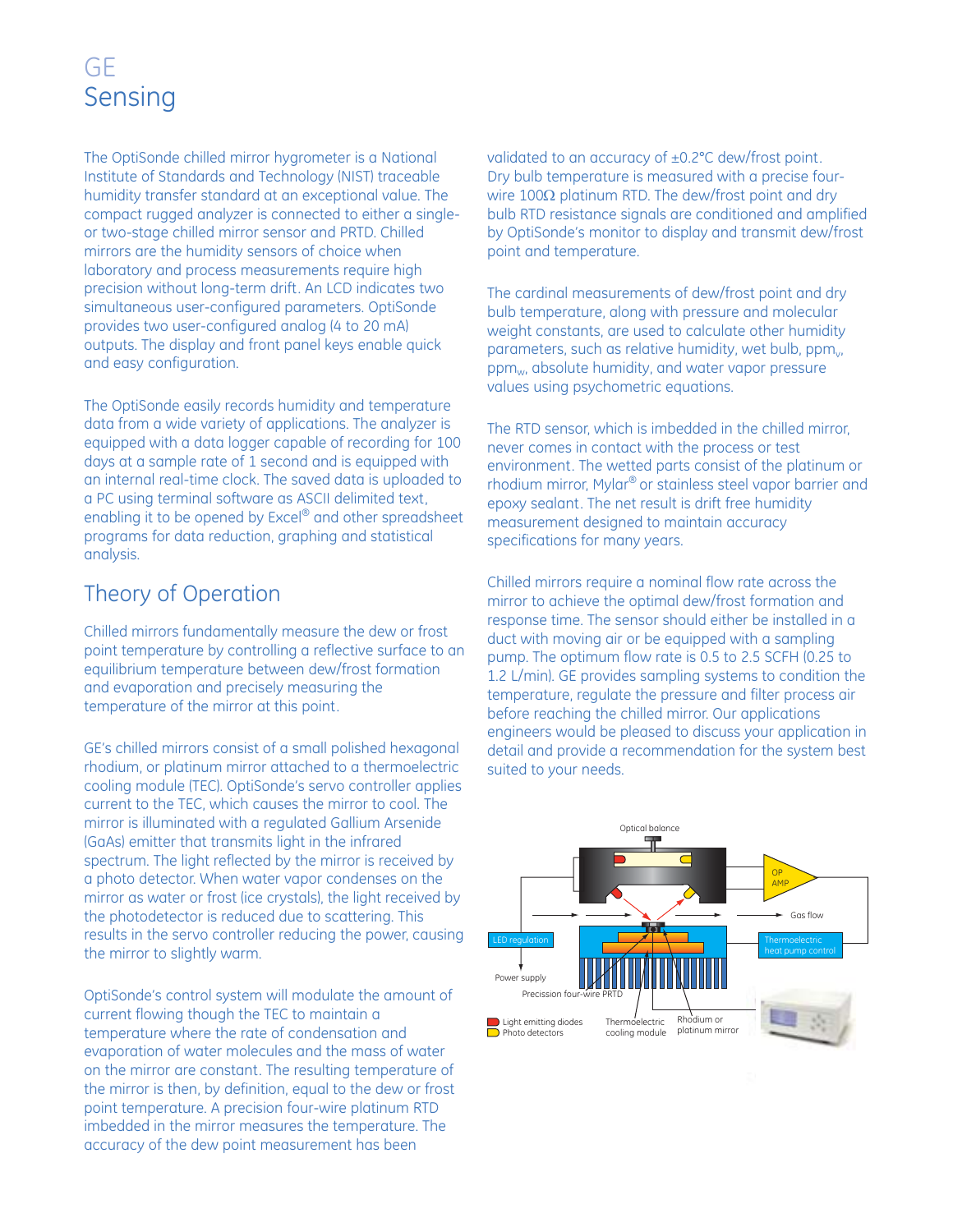### Contamination Control and Self-Cleaning Mirrors

For environments where physical contaminants such as dust, oil mist and pollen are present, the use of a sampling system with a filter media is recommended. The filter media must be hydrophobic so as to not absorb or release water vapor into the test stream. Over time the mirror can be etched or pitted by particulates that lead to altering the light scattering characteristics. GE's mirrors are field replaceable. The standard rhodium mirror may be upgraded to platinum for industrial applications. The two stage sensors also utilize stainless steel wetted surfaces.

GE developed a patented contamination compensation scheme called PACER (Program Automatic Error Reduction). The PACER cycle may be initiated manually or by programming a timed cycle. The cycle starts by capturing the data (during the PACER cycle a constant reading can be transmitted via the analog outputs) and cooling the mirror well below the dew point such that a thick dew layer forms on the mirror.

The mirror is then rapidly heated. During the heating a significant amount of soluble and some non-soluble contamination is flash evaporated. The contamination left on the mirror tends to aggregate in "dry islands" or "spots" (much like a glass that comes out of a dishwasher). This process leaves approximately 85% of the mirror clean. The light signal received by the photodetector is compared against a reference LED/photodetector and the two signals are "balanced," effectively negating the effect of the residual contamination left on the mirror.





The PACER cycle works very well, but eventually manual cleaning may be required. All of GE's chilled mirrors are accessible for manual cleaning. Cleaning is a simple process consisting of wiping the mirror with a cotton swab wetted with cleaning solution or distilled water.

### Calibration Services

Proper calibration is critical to the measurement integrity of your equipment. Comparing and adjusting the output of a device or sensor against a known reference standard ensures accuracy, reliability and repeatability.

We provide a single source for initial start-up, programming and verification and for scheduled calibrations. The requirements of your application dictate the frequency of calibration and we will tailor a multiyear contract to your needs.

We perform on-site calibrations that keep your equipment in your facility—minimizing downtime. This is a good alternative if you have more than one piece of equipment. Mail-in service to our modern calibration facilities provides a more controlled environment and NIST traceability.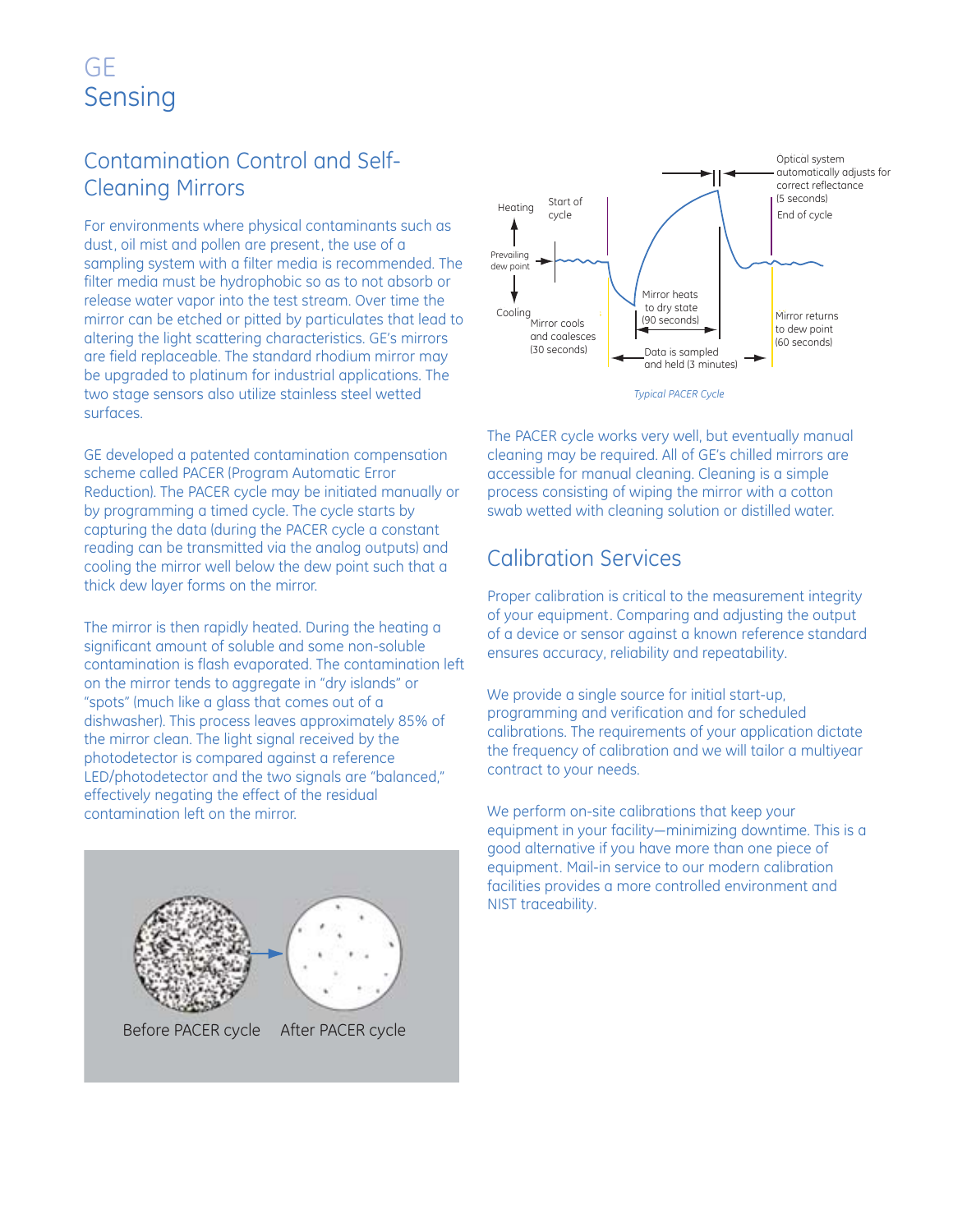### OptiSonde Specifications





*Bench Top*



### **Power**

- 100 240 VAC, 50 to 60 Hz, 60 Watts
- 18-32 VDC (bench top only)

### **Enclosure Material**

- Wall mount: Cast aluminum
- Bench top: Aluminum body with plastic front bezel

- **Dimensions**  • Wall mount:  $26.6 \times 20.8 \times 11.4$  cm (h  $\times$  w  $\times$  d)<br>• Bench top:  $9.4 \times 20.3 \times 22.4$  cm (h  $\times$  w  $\times$  d)
- $9.4 \times 20.3 \times 22.4$  cm (h  $\times w \times d$ )

#### **Weight**

- Wall mount: 2.4 kg
- Bench mount: 1.4 kg

### **Ingress Protection Rating**

- Wall mount: IP-65
- Bench top: IP-20

### **Front Panel Keys**

• Rubber function keys—may be locked out via software

**Dew Point Range**  Dependent on sensor used

**Dew Point Accuracy** ± 0.2°C dew/frost point

**Dew Point Repeatability**  0.1°C

#### **Other Humidity Parameters**

The range and accuracy of absolute humidity ( $m_{H20}/v$ ) and relative humidity (e/e<sub>sat</sub>) readings are based on the fundamental dew point and temperature measurements. The range and accuracy of mass ( $ppm_w$ ) and volume ( $ppm<sub>v</sub>$ ) ratios are calculated based on the fundamental dew point measurement and pressure and gas molecular weight constants.

### **Temperature Accuracy**

 $\pm 0.15$ °C

### **Repeatability**

0.05°C

### **Display**

Two simultaneous parameters with 0.01°C resolution. "Dew Layer Thickness," "Control," "Alarm" and "Service" indicators

### **Analog Output**

Two linear simultaneous parameters. 0/4 to 20 mA (isolated) with 250 $\Omega$  max load

### **Alarm**

Form C (SPDT) 7 amp, 30 VDC (resistive load)

#### **Digital Interface**  RS-232

#### **Cooling Slew Rate**  1.5°C/sec

### **Self Cleaning and Balancing**

Via patented PACER cycle. PACER may be programmed to run on an elapsed time or daily timer

### **Operating Temperature**

Analyzer: -10°C to 60°C

### **Data Logger**

Capable of recording eight parameters, time and date for a minimum of 100 days at sample rate of one second.

### **Operating Humidity**

0 to 95% RH non-condensing

### **MTBF**

Five years of continuous operation

### **Certifications**

CE Approval

### **Electrical I/O**

Power: AC IEC receptacle for bench top and screw terminal blocks for wall mount. Chilled mirror sensor: keyed connector/cable. Temperature sensor, keyed connector/cable. RS-232: SUB-D-9. Analog Outputs: screw terminals

### **Carrying Case**

Optional hard shell carrying case with die-cut foam for bench top unit and accessories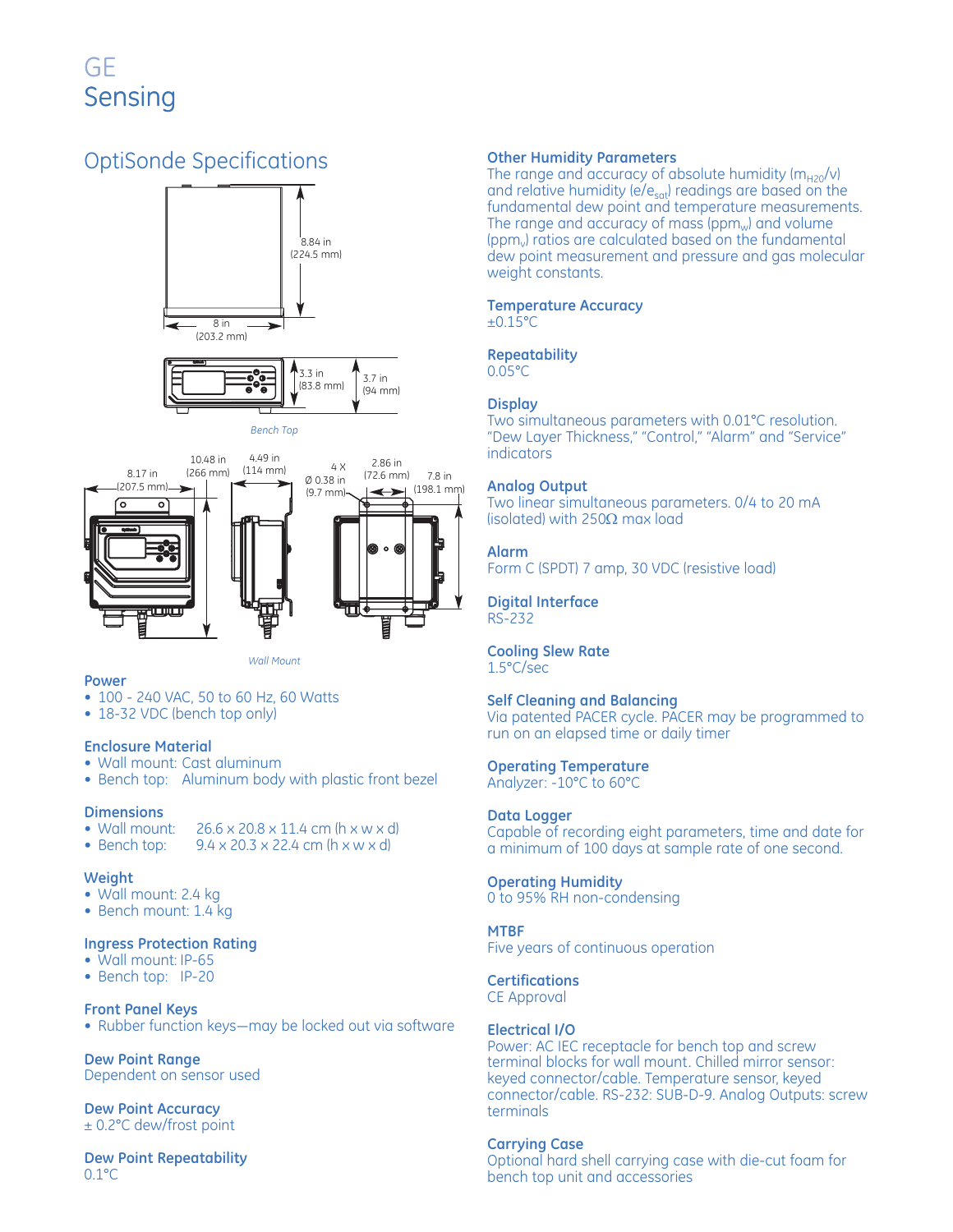### 1111H Single Stage Chilled Mirror Specifications





### **Sensing Element**

Four-wire 1/3 Class A DIN 43760 PRT, 100Ω @ 0°C

### **Dew/Frost Point Accuracy**

± 0.2ºC

### **Depression**

45ºC at 25ºC, 1 atmosphere for standard air

### **Typical Dew Point Measurement Range**

-15ºC to 25ºC Td at 25ºC, 1 atmosphere for standard air. (Equivalent to 6-100% RH)

### **Sample Flow Rate**

0.25 to 1.25 LPM (0.5 to 2.5 SCFH)

**Operating Temperature** -15ºC to 80ºC

**Operating Pressure**  0.8 to 15 bar (-3 to 200 psig)

**Power** Derived from analyzer

**Sensor Body**  Epoxy-coated aluminum

**Filter** PTFE filter optional (standard on 1111H-GE)

**Mirror**  Rhodium-plated copper (solid platinum optional)

**Vapor Barrier**  Mylar

**Sensor Wetted Material** Epoxy-coated aluminum, rhodium copper, mylar

**Electrical Connector** MS style multipin keyed connector

### **Weight**

- 1.4 kg (1111H)
- 1.8 kg (1111H-GE)

### **Accessories**

- MB-11: Wall mounting bracket (1111H)
- PTFE-GE: PTFE filter
- Platinum mirror
- O111D: Pressure boss (flow cell)



*1111 H-GE*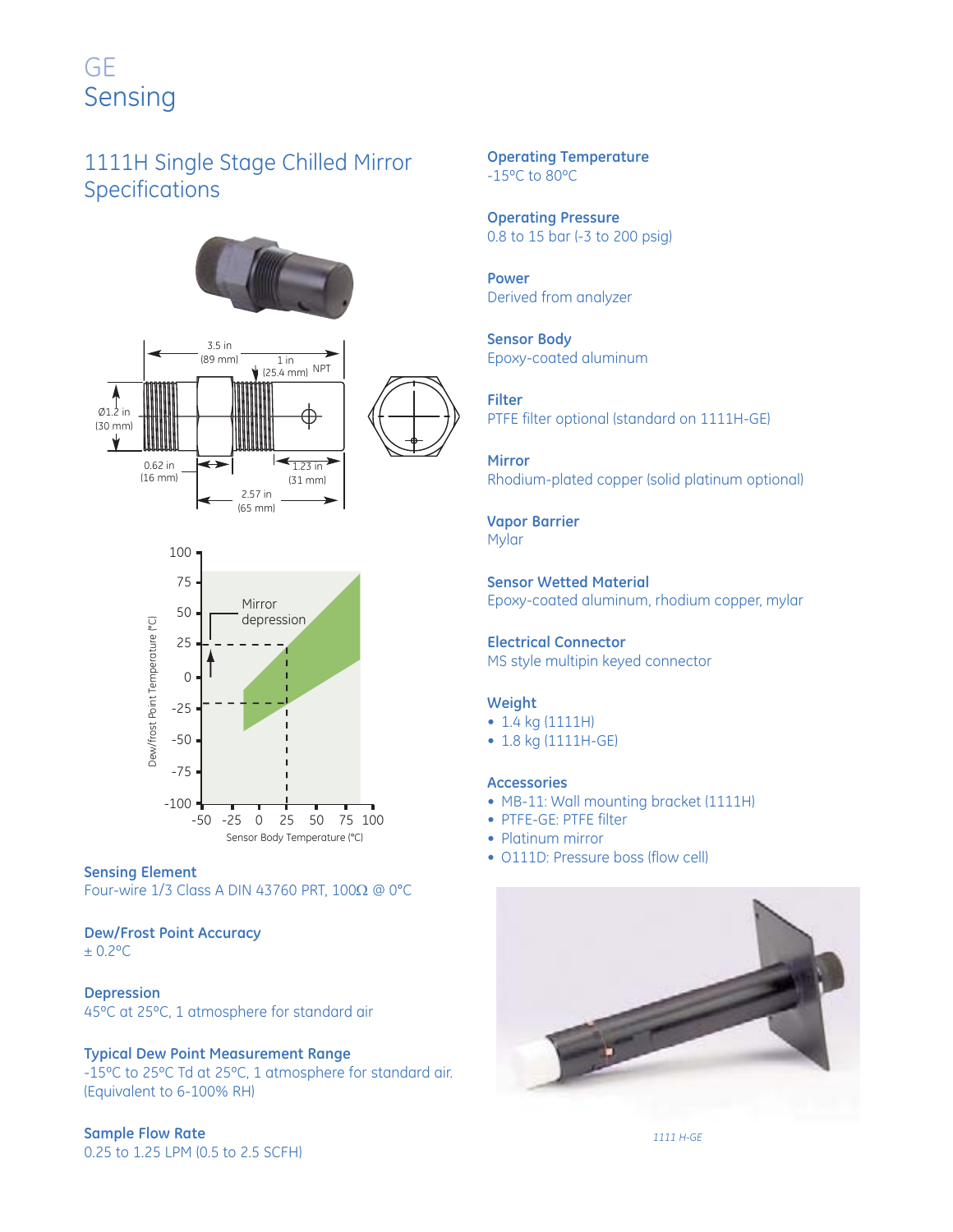### D2 Two Stage Chilled Mirror Specifications









**Sensing Element**  Four-wire 1/3 Class A DIN 43760 PRT, 100Ω @ 0ºC

### **Dew/Frost Point Accuracy**  ± 0.2ºC

**Depression**  65ºC at 25ºC, 1 atmosphere for standard air

**Typical Dew Point Measurement Range**  -35ºC to 25ºC Td at 25ºC, 1 atmosphere for standard air. (Equivalent to 1 to 100 % RH)

**Sample Flow Rate**  0.25 to 1.25 LPM (0.5 to 2.5 SCFH)

**Operating Temperature**  -25ºC to 85ºC

**Operating Pressure**  1 to 11 bar (0 to 150 psig)

**Power** Derived from analyzer

**View Port**  Equipped with illuminated view port that enables observation of mirror

**Sensor Body**  Cast aluminum with 314 SS flow cell

**Mirror**  Rhodium-plated copper (solid platinum optional)

**Vapor Barrier**  Stainless steel

**Sensor Wetted Material** 

302, 314, 316 stainless steel, silicone O-ring, BK-7 glass, rhodium-plated copper or platinum mirror aluminum, rhodium copper, mylar, PTFE

**Inlet/Outlet**  0.25 in (6.35 mm) OD tubing fittings

**Electrical Connector** SUB-D-15

**Weight**  1.8 kg (4 lb)

**Accessories**  Platinum mirror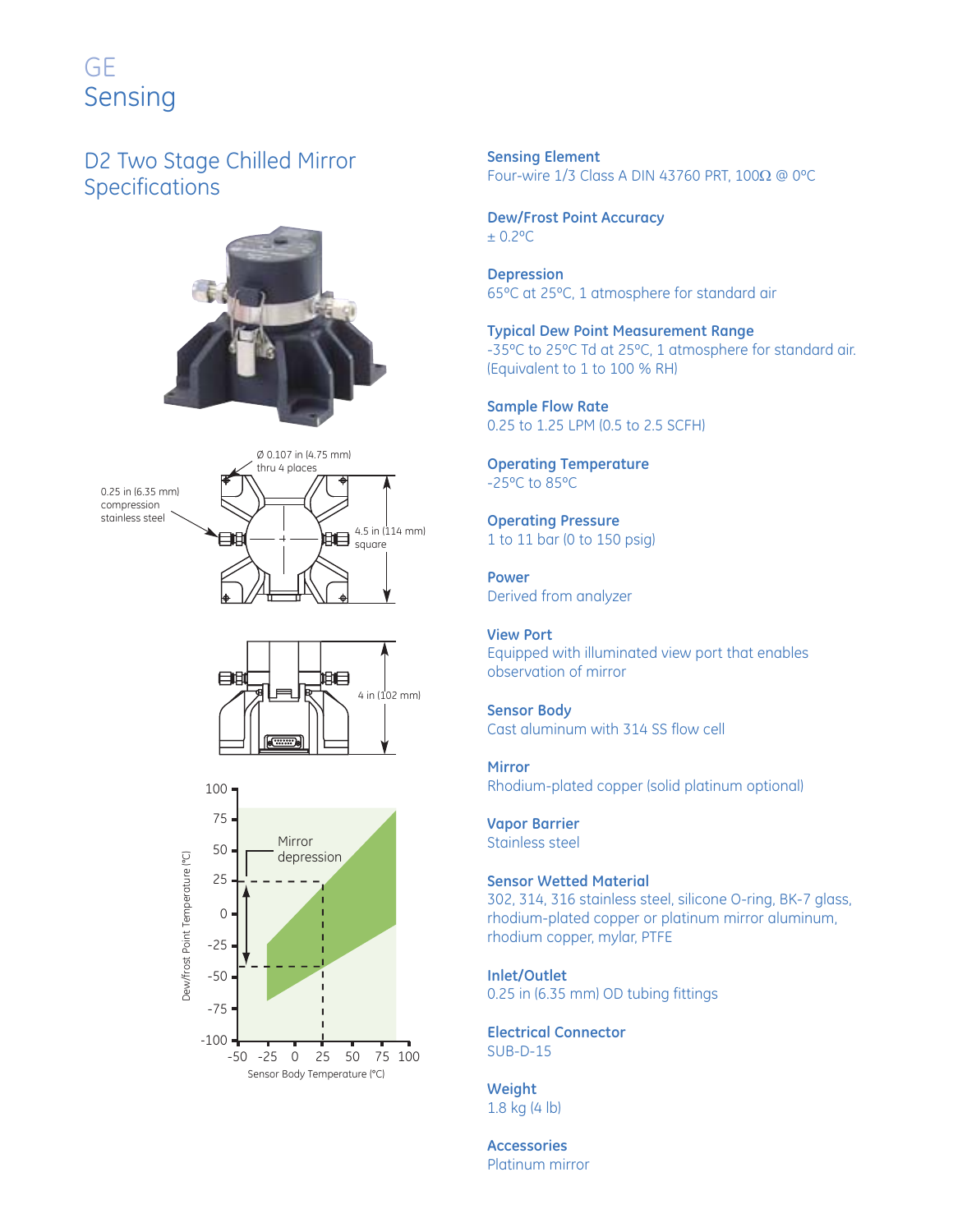### 1211H Two Stage Chilled Mirror Specifications







**Sensing Element**  Four-wire 1/3 Class A DIN 43760 PRT, 100Ω @ 0°C

**Dew/Frost Point Accuracy**  ± 0.2ºC

**Depression**  65ºC at 25ºC, 1 atmosphere for standard air

**Typical Dew Point Measurement Range**  -35ºC to 25ºC Td at 25ºC, 1 atmosphere for standard air. (Equivalent to 6 to 100% RH)

**Sample Flow Rate**  0.25 to 1.25 LPM (0.5 to 2.5 SCFH)

**Operating Temperature**  -25ºC to 100ºC

**Operating Pressure**  1-21 bar (0 to 300 psig)

**Power** Derived from analyzer

**Sensor Body**  Cast aluminum with 314 SS flow cell

**Mirror**  Rhodium-plated copper (solid platinum optional)

**Vapor Barrier**  Mylar

**Sensor Wetted Material**  302, 314, 316 stainless steel, silicone O-ring, rhodiumplated copper or platinum mirror

**Inlet/Outlet**  0.25 in (6.35 mm) OD tubing fittings

**Electrical Connector** MS style multipin keyed connector

**Weight**  1.8 kg (4 lb)

**Accessories**  Platinum mirror Stainless steel vapor barrier